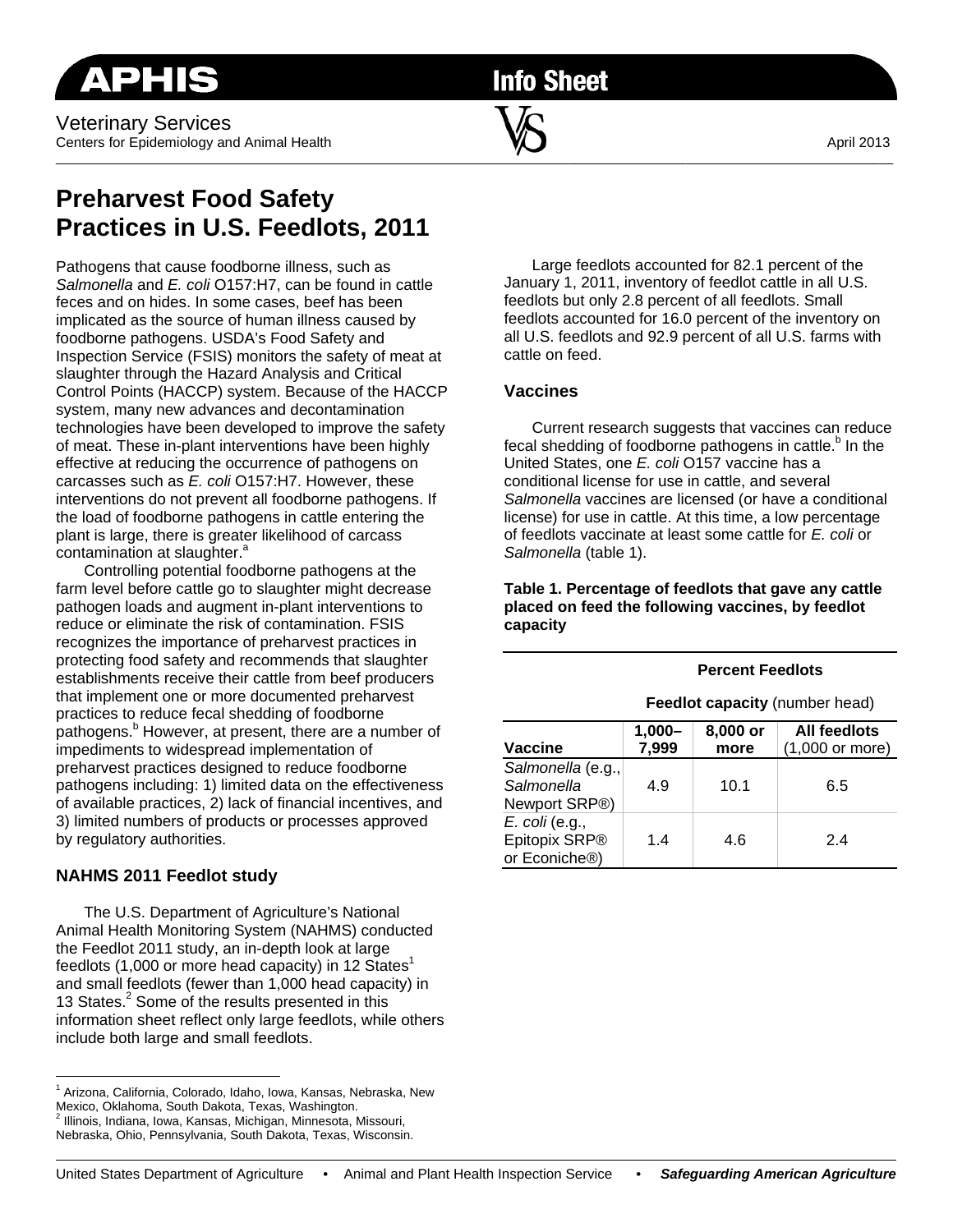## **Monitoring foodborne pathogens**

A low percentage of feedlots monitored (e.g., through testing) for either *E. coli* O157 or *Salmonella* (table 2).

#### **Table 2. Percentage of feedlots monitoring the following food safety pathogens in cattle, by feedlot capacity**

|                                | <b>Feedlot capacity (number head)</b> |                  |                                               |  |
|--------------------------------|---------------------------------------|------------------|-----------------------------------------------|--|
| <b>Food safety</b><br>pathogen | 1,000-7,999                           | 8,000 or<br>more | All feedlots<br>$(1,000 \text{ or }$<br>more) |  |
| E. coli 0157                   | 5.9                                   | 13.2             | 8.0                                           |  |
| Salmonella                     | 5.3                                   | 10.7             | 6.9                                           |  |

**Percent Feedlots** 

## **Preharvest food safety prevention practices in feed or water**

Feed or water management practices have been examined in research studies to investigate their effect on the prevalence of cattle shedding pathogens. Table 3 reports the frequency of use of some of these practices by U.S. feedlots. Many are infrequently used in feedlots, especially among those with capacity of fewer than 1,000 head. Because most past research has focused on *E. coli* O157, the description of effects below will be limited to this pathogen. This is not an exhaustive list of practices available for prevention of foodborne pathogens.

The management practices in table 3 have varying effects on the presence of *E. coli* O157. For example, in most but not all studies, feeding distiller's grains has been shown to increase *E. coli* O157 shedding in cattle.<sup>b</sup> In addition, a number of studies have shown that fasting prior to slaughter increases O157 shedding in cattle.<sup>b</sup> Most research shows that treating water with chlorine has a negligible effect on O157 shedding.<sup>a</sup> The use of ionophores has had inconclusive results on O157 shedding, but there may be an interaction between ionophore use and ration components.<sup>c</sup> While some research has shown a decrease in O157 shedding following a change from a high grain ration to a high forage ration prior to slaughter, as a whole results are inconclusive.<sup>c</sup> In addition, this practice has a detrimental effect on performance (body weight) and is not practical. The addition of seaweed extract to rations has been evaluated, but the effect on O157 shedding is insufficient to recommend its use.<sup>d</sup> As a whole, results to date indicate that beta-agonists in rations have minimal effects on O157 shedding. $\degree$  Of the management practices in table 3, probiotics in rations may have the most promise at reducing O157 shedding, but not all probiotics are equally effective.<sup>a</sup> None of these practices

appears to be effective alone at reducing the prevalence of foodborne pathogens, but there is potential for combinations of practices (e.g., vaccines and probiotics) to control these pathogens. However, these combinations of practices have yet to be fully evaluated.

## **Table 3. Percentage of feedlots by management practice and by feedlot capacity**

|                                                                             | <b>Percent Feedlots</b><br><b>Feedlot capacity</b><br>(number head) |                  |  |
|-----------------------------------------------------------------------------|---------------------------------------------------------------------|------------------|--|
|                                                                             |                                                                     |                  |  |
| <b>Management practice</b>                                                  | 1–999                                                               | 1,000 or<br>more |  |
| Fed distiller grains as<br>part of the ration                               | 25.6                                                                | 90.5             |  |
| Fasted prior to<br>transportation to slaughter                              | 11.3                                                                | 15.9             |  |
| Provided water that<br>was treated with chlorine                            | 7.9                                                                 | 8.2              |  |
| Gave an ionophore, such as<br>Rumensin® or Cattlyst®                        | 28.7                                                                | 90.5             |  |
| Switched from a high grain<br>ration to a primarily hay<br>ration at finish | 7.3                                                                 | 3.3              |  |
| Fed seaweed extract<br>(e.g., Tasco-14 <sup>®</sup> ) prior<br>to slaughter | 0.0                                                                 | 0.6              |  |
| Fed a beta-agonist<br>(OptaFlexx® or ractopamine)                           | 3.9                                                                 | 36.9             |  |
| Fed a beta-agonist (Zilmax®<br>or zilpaterol)                               | 1.6                                                                 | 10.6             |  |
| Fed probiotics in feed<br>(e.g., Lactobacillius<br>acidophilus, Bovamine®)  | 8.3                                                                 | 28.5             |  |

## **Summary**

Preharvest practices specifically targeted toward reducing shedding of foodborne pathogens (e.g., vaccines, seaweed extract, chlorine treatment of water, or switching from grain to hay diets) are not commonly practiced in U.S. feedlots. Practices that have additional benefits other than the potential to reduce foodborne pathogens (e.g., feeding of ionophores or probiotics) are more commonly practiced, especially in large feedlots.

## **References**

a. Loneragan GH, Brashears MM. 2005. Pre-harvest interventions to reduce carriage of *E. coli* O157 by harvest-ready feedlot cattle. *Meat Science* 71:72–78.

b. USDA–Food Safety and Inspection Service. 2010, Pre-harvest management controls and intervention options for reducing *Escherichia coli* O157:H7 shedding in cattle.